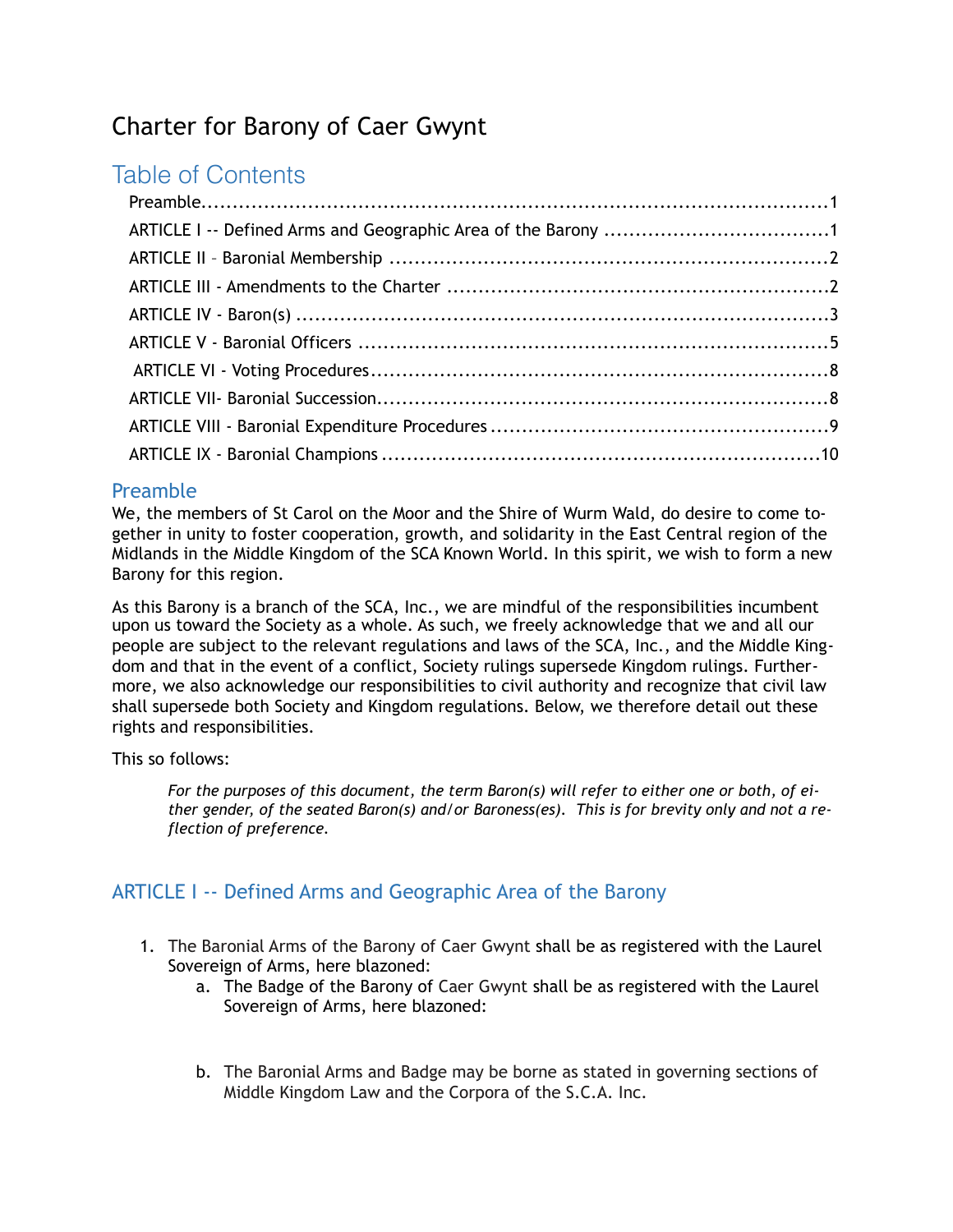2. The Geographic Area for the Barony of Caer Gwynt shall consist of the following zip codes:

| 60901 |                                                                         |       |                         |  | 60902 60910 60911 60912 60913 60914 60915 60917 60918 60919 |  |             | 60922 |
|-------|-------------------------------------------------------------------------|-------|-------------------------|--|-------------------------------------------------------------|--|-------------|-------|
| 60924 | 60926                                                                   |       |                         |  | 60927 60928 60930 60931 60932 60933 60935 60936 60938       |  |             | 60939 |
| 60940 | 60941                                                                   |       |                         |  | 60942 60944 60945 60946 60948 60949 60950 60951             |  | 60952       | 60953 |
| 60954 | 60955                                                                   |       |                         |  | 60956 60957 60959 60960 60961 60962 60963 60964 60966 60967 |  |             |       |
| 60968 | 60969                                                                   |       |                         |  | 60970 60973 60974 61727 61735 61749 61750 61773 61777 61778 |  |             |       |
| 61801 | 61802                                                                   |       |                         |  | 61803 61810 61811 61812 61813 61814 61815 61816 61817 61818 |  |             |       |
|       | 61820 61821                                                             |       |                         |  | 61822 61824 61825 61826 61830 61831 61832 61833 61834 61839 |  |             |       |
| 61840 | 61841                                                                   |       |                         |  | 61842 61843 61844 61845 61846 61847 61848 61849 61850 61851 |  |             |       |
|       | 61852 61853                                                             |       |                         |  | 61854 61855 61856 61857 61858 61859 61862 61863 61864 61865 |  |             |       |
|       | 61866 61870 61871 61872 61873 61874 61875 61876 61877 61878 61880 61882 |       |                         |  |                                                             |  |             |       |
|       | 61883 61884 61913 61919 61929 61936 61941 61953 61956 61910 61911       |       |                         |  |                                                             |  |             | 61912 |
|       | 61914 61917 61920 61924 61925 61928 61930 61931 61932 61933 61937 61938 |       |                         |  |                                                             |  |             |       |
|       | 61940 61942 61943 61944 61949 61951 61955 61957 62011 62080 62247 62401 |       |                         |  |                                                             |  |             |       |
| 62411 |                                                                         |       |                         |  | 62413 62414 62418 62420 62422 62423 62424 62427 62428 62431 |  |             | 62432 |
| 62433 |                                                                         |       |                         |  | 62435 62436 62438 62440 62441 62442 62443 62444 62445 62447 |  |             | 62448 |
| 62449 |                                                                         |       |                         |  | 62451 62454 62458 62459 62461 62462 62463 62464 62465 62467 |  |             | 62468 |
| 62469 | 62471                                                                   | 62473 |                         |  | 62474 62475 62477 62478 62479 62480 62481                   |  | 62534 62553 |       |
|       | 62565 62571                                                             |       | 62838 62857 62880 62885 |  |                                                             |  |             |       |

#### <span id="page-1-0"></span>ARTICLE II – Baronial Membership

- 1. Barony of Caer Gwynt membership is self-determined by declaration, except when Society or Kingdom law requires a determination by zip code.
- 2. Membership shall be self-declined if a person accepts an office in a different group which shall last for the duration of their time in office, unless both groups approve of this action. In which case, membership in Caer Gwynt is continued.
- 3. Barony of Caer Gwynt membership does not require any sort of fee or that a person be a paid member of the SCA, Inc. In accordance with Corpora and Kingdom law a person must be a paid member of the SCA to hold an office.

#### <span id="page-1-1"></span>ARTICLE III - Amendments to the Charter

- 1. This Charter and its contents will be modified, contravened, or negated in whole or in part to comply with any changes to Middle Kingdom Law or Society for Creative Anachronism Inc. corporate policy without discussion or vote process.
- 2. This charter and its contents will remain in force and can be modified with the following procedures providing the changes do not conflict with Article II.1:
	- a. At any quarterly Baronial meeting any member can call for an amendment.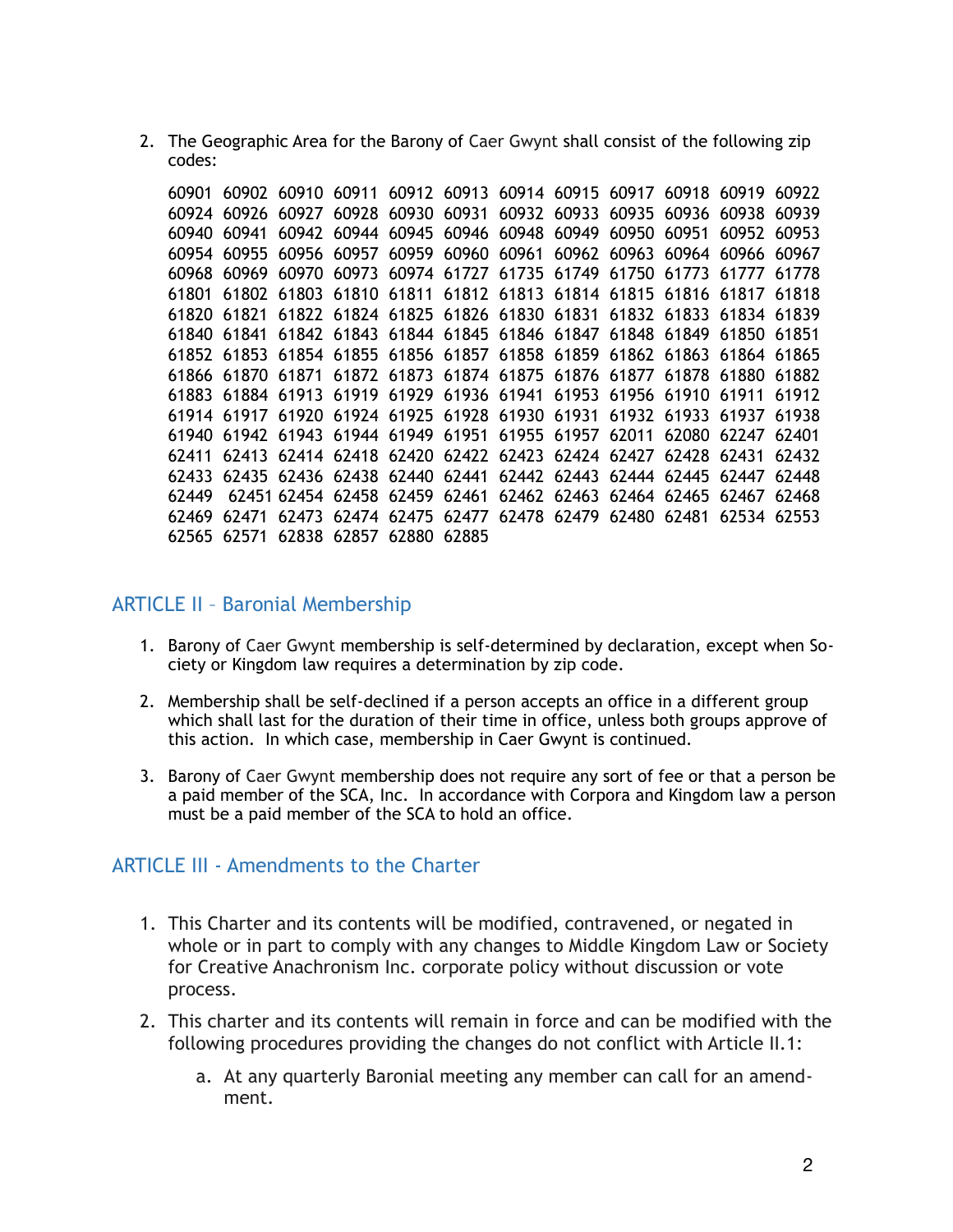- b. A second must be received from another member present.
- c. If such an amendment is called for and seconded it is then open for discussion for a suitable period of time.
- d. The amendment then must be publicized to members not present in all other possible relevant venues (in the group newsletter, on the group electronic discussion list, and social media). The final vote date and time must also be published at least one (1) month in advance of the vote.
- e. At the next quarterly Baronial meeting a vote on the amendment will be held.
- f. The amendment will need a two-thirds majority of members present to pass.

## <span id="page-2-0"></span>ARTICLE IV - Baron(s)

- 1. The Baron(s) of Caer Gwynt shall reign in the name of the Crown and in accordance with the bylaws and corpora of the SCA, Inc. They are the ceremonial head(s) of the Barony. The appointed Baron(s) must comply with Corpora and Middle Kingdom law, specifically Article XV in its entirety.
	- a. The term of the baron(s) shall be 3 years.
	- b. After 3 years, there will be a vote of confidence called at the Yule meeting to extent to 5 years. This vote is by simple majority to approve the vote of confidence.
	- c. If the vote of confidence fails, the Barons step down for any reason, or the current Barons reach a 5 year term, the Seneschal will start the procedures to conduct a new polling for Barons.
- 2. The Barons are responsible for the following:
	- a. Fostering cooperation amongst the populace. This can be achieved in a variety of ways, but at the least the Baron(s) should facilitate the creation of Baronial Guilds for a variety of interests.
	- b. Promote recognition of worthies with the Barony. This will be achieved through Baronial awards, Baronial championships, and recommendations to the Crown of worthy individuals.
	- c. Enable participation at a higher level. This can be achieved through inter-Barony challenges and participation in Kingdom events.
	- d. Serve as the voice of the Barony to the Kingdom and the voice of the Kingdom to the Barony.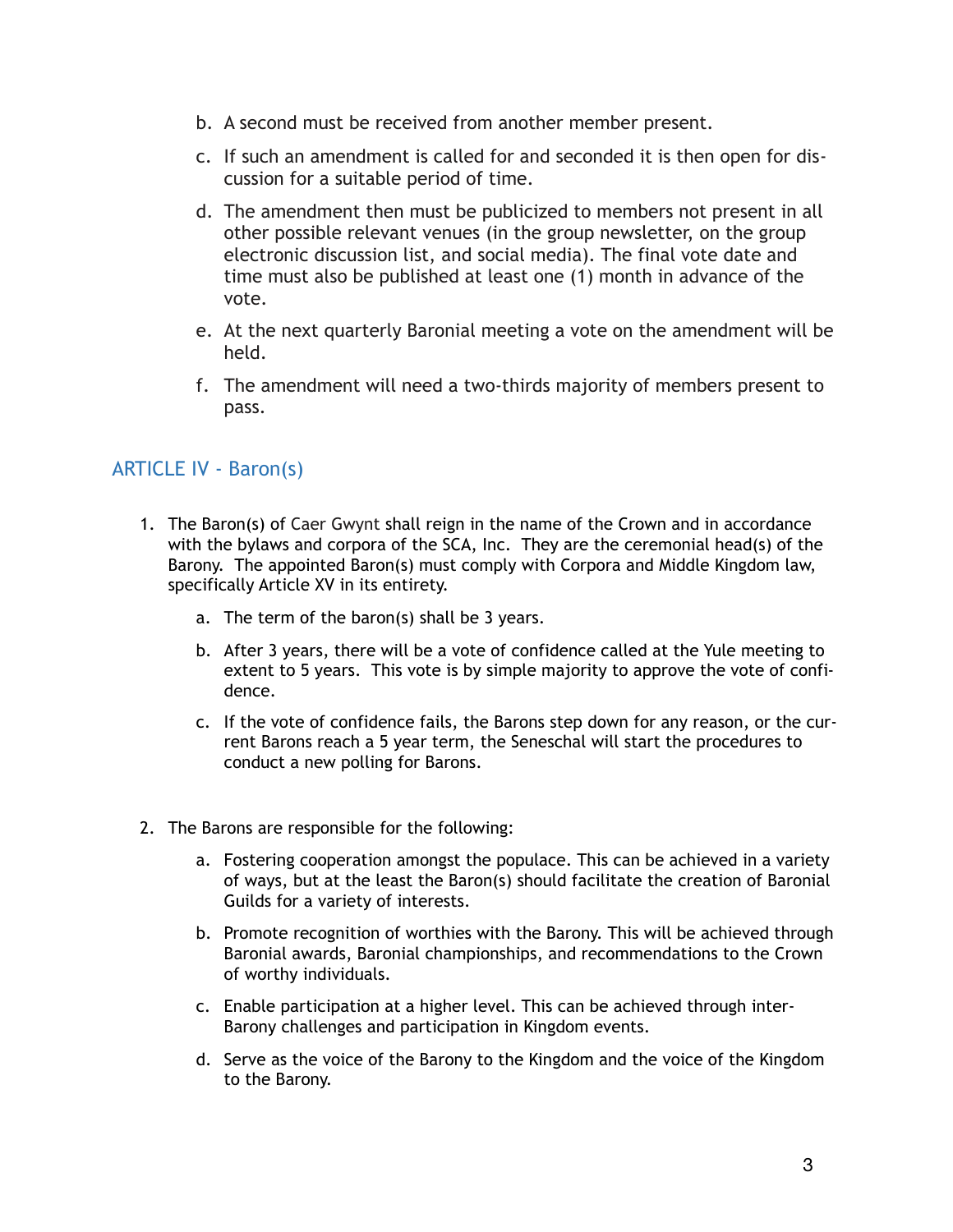- 3. Duties of the Baron(s) shall include:
	- a. The Baron(s) shall make every effort to be in attendance at all Baronial business meetings, activities and events. The Baron(s) shall each be in attendance for at least fifty percent of the business meetings per calendar year. They may or may not be the same meetings.
	- b. As per Kingdom law, Baron(s) must swear fealty at least once per reign to the Crown of the Middle Kingdom on behalf of the Barony.
	- c. The Baron(s) will make brief written reports to each new Crown on the occasion of their coronation, concerning the state of the Barony, and make them available to the populace.
	- d. The Baron(s) must hold Baronial Court at least two times per year.
	- e. The Baron(s) may not hold any major Baronial office that would hamper the performance of their duties as Baron.
	- f. The Baron(s) may not perform any duty at a Baronial event that would hamper the performance of their duties as Baron.
	- g. The Baron(s) may not hold the offices of Baronial Seneschal or Baronial Exchequer. In addition, a Territorial Baron may not be a signatory on any Baronial bank account.
	- h. The Baron(s) may give Baronial awards to members of the populace in accordance with Baronial policy and as they see fit at any Baronial Court.
	- i. The Baron(s) shall report all awards given at Baronial Courts to the Chronicler for publication in our newsletter, email list, social media, etc. This may be delegated by the Baron(s) but it is ultimately the Baron(s) responsibility to ensure it occurs.
	- j. The Seneschal and Pursuivant (or their deputies) shall be at the side of the Baron(s) at all times when Court and other public Baronial business is being conducted.
	- k. The Baron(s) may appoint a Chamberlain to help with the logistics and planning of their term of service.
	- l. The Baron(s) may appoint ambassadors or other ceremonial positions.
	- m. Baronial Championships may occur once a year. The event may include heavy weapons, rapier, archery, equestrian, Arts and Sciences competitions, and other champions as determined by the Baron(s). They need not be held at the same event. The Baron(s) shall preside over the competitions and determine the methods of selecting a champion in each category.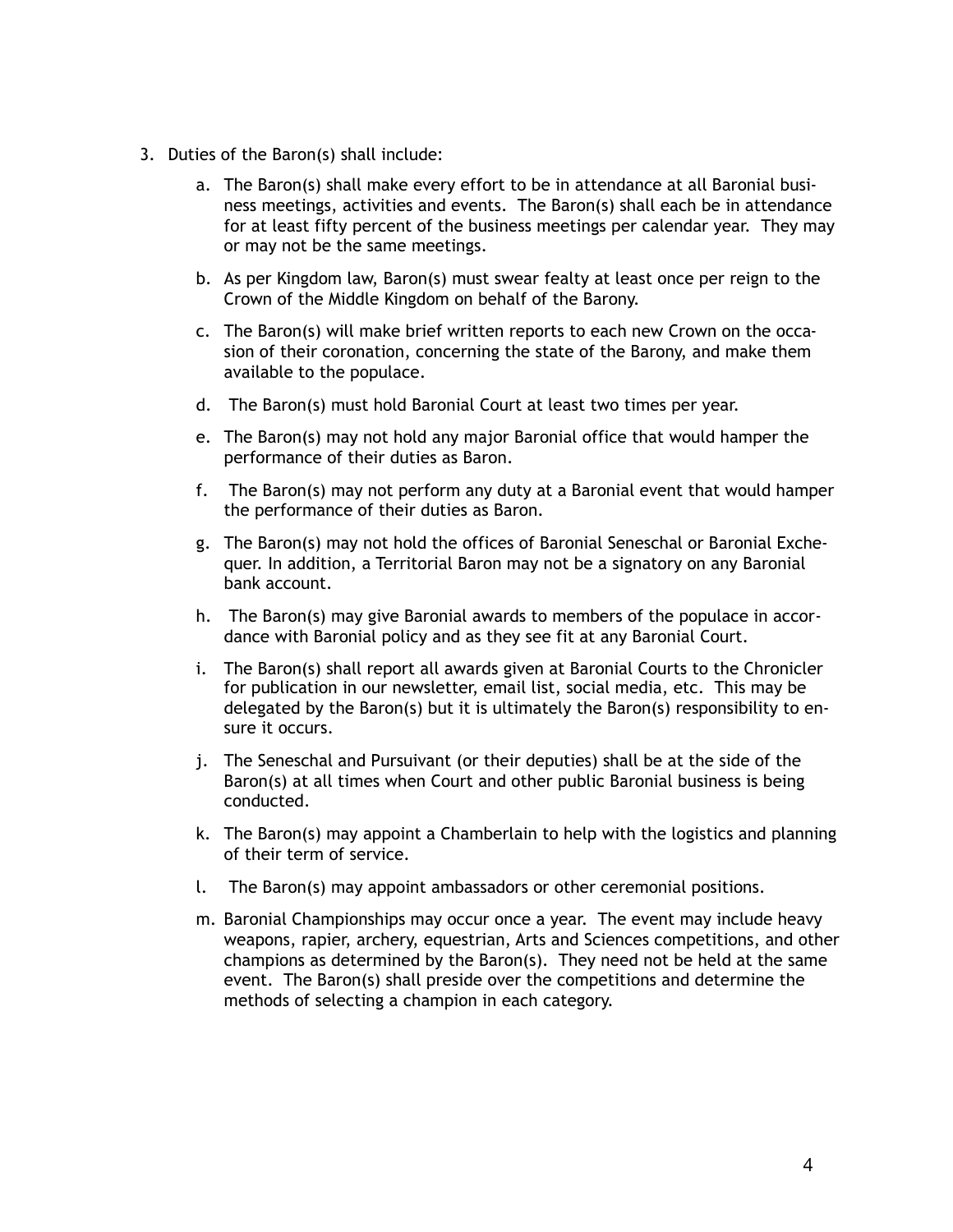## <span id="page-4-0"></span>ARTICLE V - Baronial Officers

- 1. The Baronial Council will consist of the Baron(s) and the following officers (referred to as Great Officers): Seneschal, Exchequer, Pursuivant, Minister of Arts and Sciences, Knight's Marshal, Chatelaine, and Chronicler. This is the financial committee for the Barony.
- 2. To hold a Great Office in the Barony of Caer Gwynt, a person must be at least 18 years of age. This can be waived if agreed upon by the respective Regional and Kingdom officers. ALL officers MUST be able to provide proof of SCA, Inc. membership.
- 3. Other potential officers include: Rapier Marshal, Archery Marshal, Webminister, Minister of Youth, and Chamberlain.
- 4. Rules for Baronial officers
	- a. All officers (Great or otherwise) shall have a budget of \$100 per year as discretionary funds for the work of the office.
	- b. All baronial officers must be members in good standing as defined in Corpora.
	- c. Baronial officer business meetings will be held once per month. These meetings can be attended either in person or via call-in, video, etc. **Quorum for officer meetings shall be 4 of the Baronial council, 5 once we have Barons (as per VI.3)**
	- d. All baronial officers are required to have a fixed mailing address, reliable email, and reliable working cellphone/telephone access. Approved social media access is strongly encouraged but not mandated.
	- e. Baronial Great Officers shall serve a minimum of two years in that office. They may resign early at the discretion of the Baron(s).
	- f. As per Kingdom law, all officers will send reports as required by Middle Kingdom Law and policy to their Kingdom and regional superiors with a courtesy copy of their reports to the Baron(s) and Baronial seneschal.
	- g. As per Kingdom law, the failure to send in required reports can be held to serve as a resignation from office by the Great Officer of State that the office reports to.
	- h. All Baronial Great Officers shall maintain a minimum of one deputy, who will be prepared to take over the requirements in the event of the officer moving, quitting or being otherwise unable to complete his/her duties. Other officers may have deputies as they choose.
	- i. Most officers may serve as deputies for other officers. The exceptions are: Seneschal may not be deputy to the Exchequer. Exchequer may not be deputy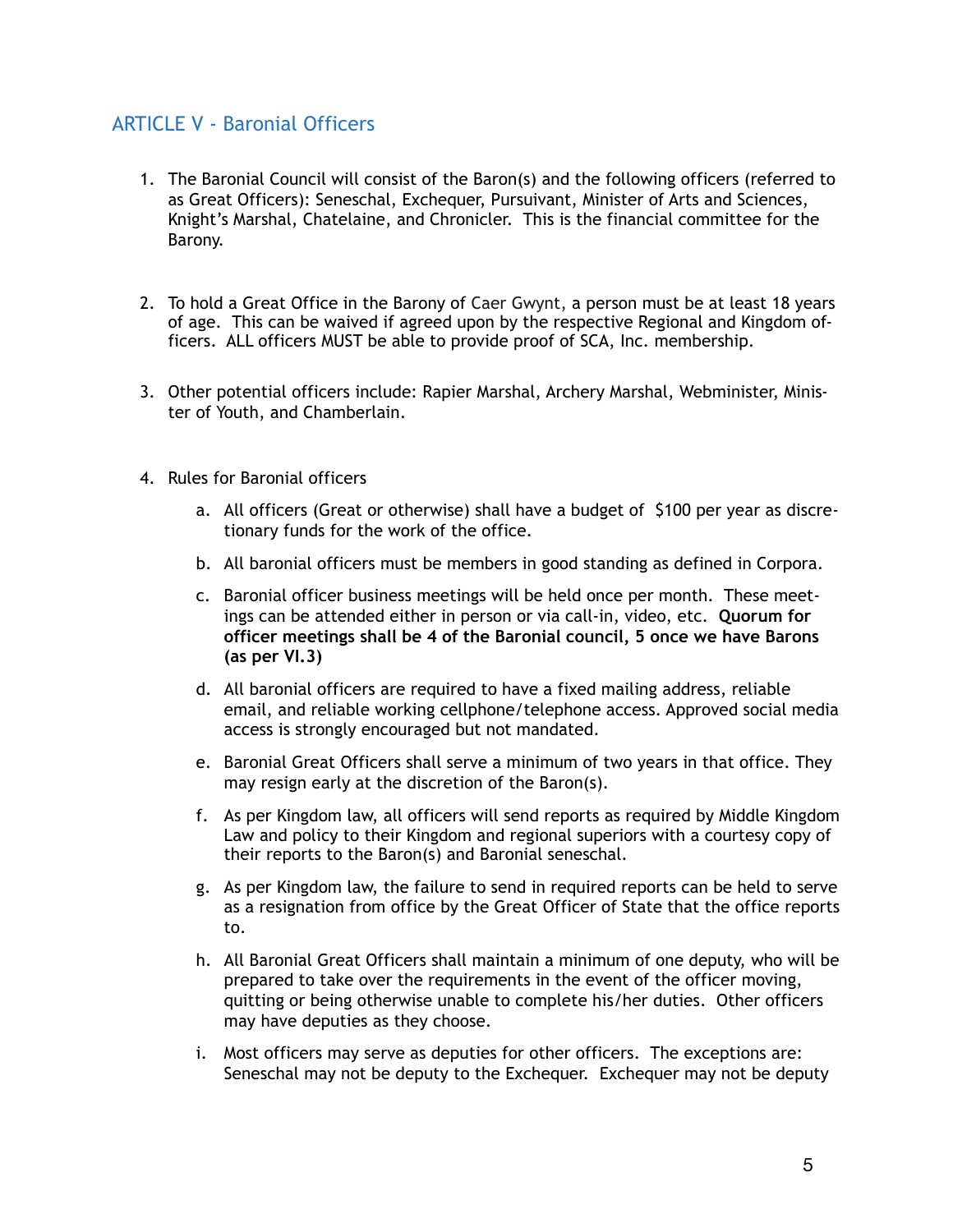to the Seneschal. The Baron(s) may not be either Great Officer or deputy to: Seneschal, Exchequer.

- j. Removal of an officer: Removal shall be brought up at any monthly meeting, and voted on at the following monthly meeting. Notice shall be posted immediately following the first meeting in the minutes and on standardly used media to allow populace to be present for discussion and vote. 2/3 of all present at the second meeting must vote for removal for the motion to pass.
- 5. Definition of Baronial offices
	- a. **Seneschal** -The seneschal acts as the administrative head of the group and leads business meetings, and is responsible for reporting, as directed, to the regional seneschal.
	- b. **Exchequer** The exchequer, or treasurer, handles the financial matters for the Barony and is responsible for reporting, as directed, to the regional exchequer. The Exchequer is also responsible for maintaining a catalogue of items belonging to the Barony.
	- c. **Pursuivant** (Herald) This officer is responsible for serving as heraldic consultant to the populace of the Barony, heralding Baronial Courts, coordinating field and court heralds for Baronial events, maintaining the Baronial Order of Precedence, and for reporting awards given. The herald is responsible for submitting reports, as directed, to the regional herald.
	- d. **Knight's Marshal** The combat supervisor, the knight marshal administrates Armored Combat (rattan and armor) activities for the group and submits reports to the regional marshal, on behalf of the Barony, as directed. In the absence of marshals for other martial activities, the Knight's Marshal serves as the point of contact for them as well.
	- e. **Minister/Mistress of Arts and Sciences** This office coordinates arts and sciences activities for the group, arranging classes and demonstrations, and leading participants to others who work in fields of their interest. This office shall be responsible for submitting reports to their regional officer, as directed.
	- f. **Chronicler** This office is responsible for publishing the Baronial newsletter, and taking and distributing minutes from business and Baronial meetings. The Chronicler is also responsible for maintaining the history of the Barony.
	- g. **Chatelaine** This office is responsible for the introduction and education of new and prospective members in the culture, customs, and courtesies of the Society. This office is also charged with outreach activities, fostering community relations, and maintaining the Baronial Golden Key loaner garb.
	- h. **Webminister** This office is responsible for maintaining the Baronial website and for ensuring regular updates of the same. The Webminister is also responsible for the maintaining and creating any online user groups, listservs, and social media needed by groups within the Barony. The Webminister reports to the Chronicler and may serve as that office's primary deputy.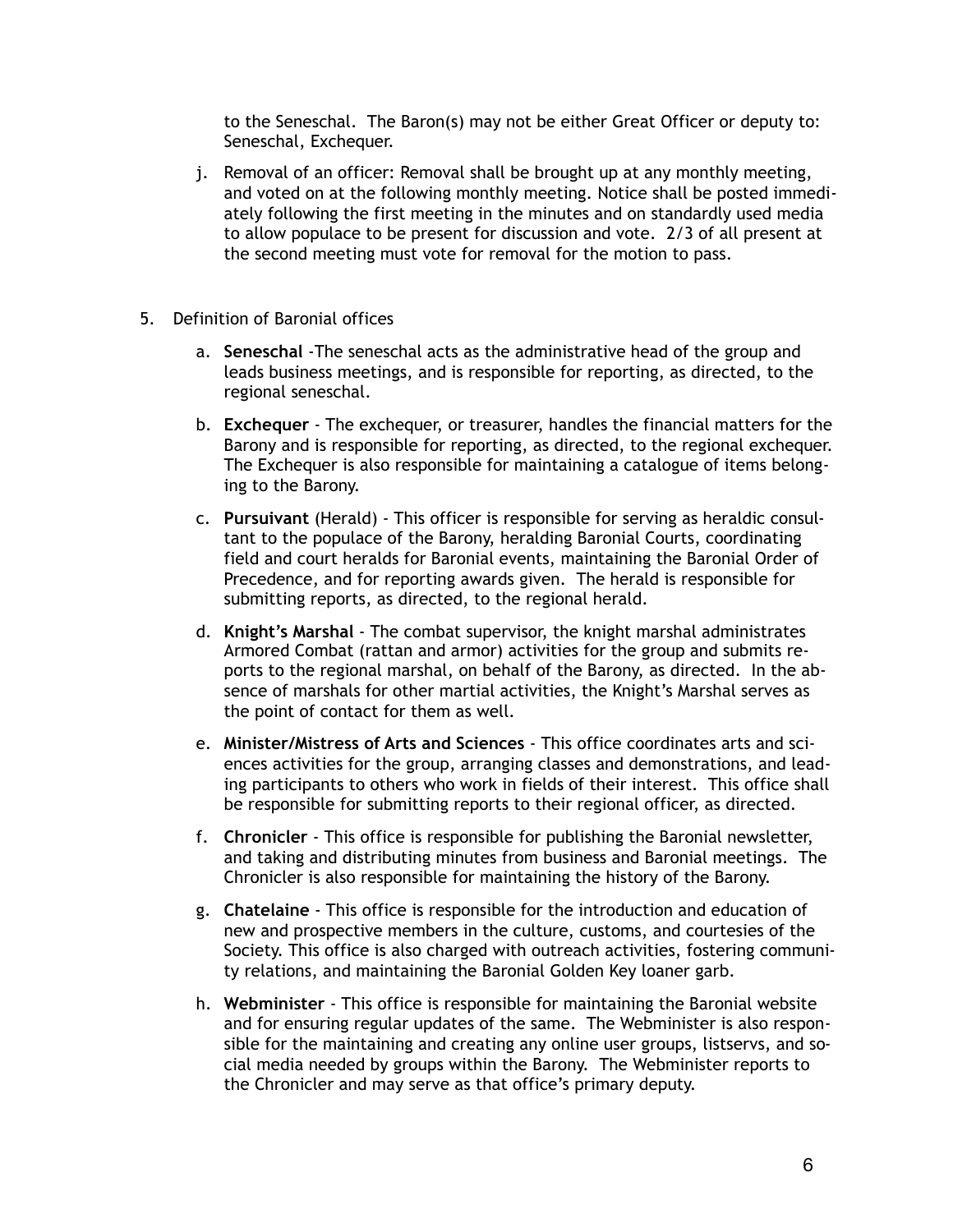- i. **Rapier Marshal** This office is responsible for assisting with marshaling fencing activities at Baronial events and acting as fencing marshal-in-charge for the Baronial Fencing Championship. This office reports to the Knight's Marshal and may serve as that office's primary deputy.
- j. **Archery Marshal** This office is responsible for assisting with marshaling archery and thrown weapons activities at Baronial events and acting as archery marshal-in-charge for the Baronial Archery Championship. This office reports to the Knight's Marshal and may serve as that office's primary deputy.
- k. **Minister of Youth** As per Kingdom law, this office must pass a background check and produce this background check as requested. This office is responsible for the promotion and encouragement of youth activities in the barony. The Minister of Youth reports to the Seneschal and may serve as that office's primary deputy.
- l. **Chamberlain** While not a voting office, this office is a point of contact for the outside world with the Baron(s), responsible for coordinating the Baron(s) appearances at events, coordinating retainers for the Baron(s), and serving as a general dogsbody as needed for the Baron(s).
- 6. Baronial Meetings
	- a. There will be general Baronial meetings, called moots, once per quarter. In general, these meetings should be Lady Day (March), Midsummers (June), Michaelmas (September), and Yule (December). Half the meetings should be in the Champaign area and half in the Charleston area. A potluck format is desired but not mandated. Public votes are taken on issues and finances, Baronial court held, and champions are chosen at these meetings. Any changes to the Charter will take place at the Quarterly meetings.
	- b. Outside of the quarterly meetings, there will be monthly business meetings to give progress reports, acquire signatures, plan events, etc. Any member is welcome to attend the monthly meetings. These meetings may be held electronically.
- 7. Selection of Officers
	- a. The Baronial year will start at the Lady Day Moot.
	- b. The term of officers shall be 2 years. Officers may stand for re-election after their 2 year term.
	- c. New officers will be voted on at the Yule Moot.
	- d. Any officer desiring to step down should announce before December 1 of the year they wish to end service. The announcement should appear in both the minutes, on the website, and on social media.
	- e. If a step down must occur before a new officer is elected at the Yule Moot, the primary deputy for that office takes over until the vote.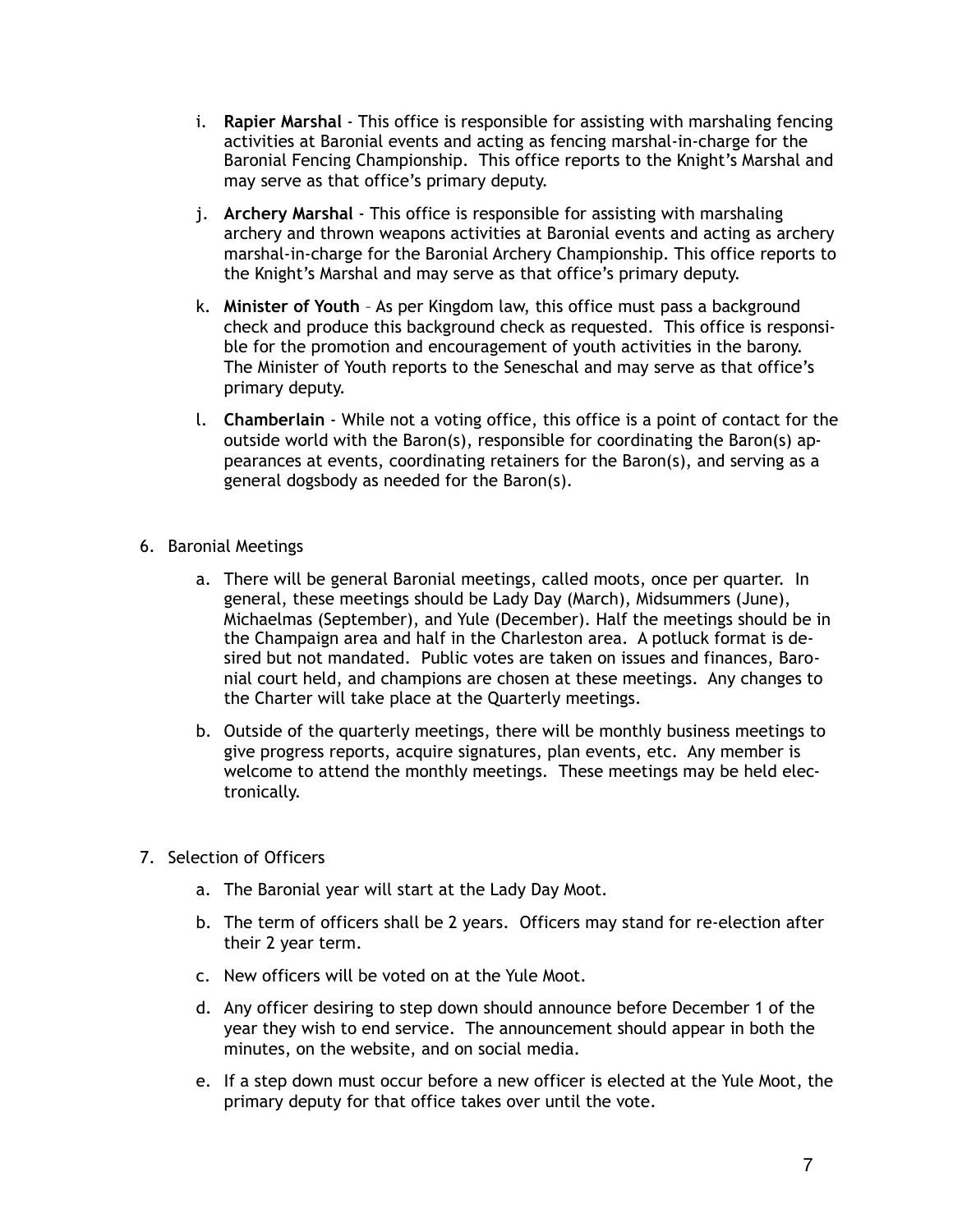- f. Nominations for new officers will occur at the Michaelmas Moot meeting. Any member of the populace may nominate anyone for any office.
- g. The vote on officers will proceed by majority rule.
- h. Resignation from baronial office is without prejudice. All change of officer forms must be turned in to all recipients as per kingdom law.
- i. The Barony acknowledges that the Crown and Curia have the right to approve or disapprove any local officer. The procedure for selecting an officer is how we choose who we will recommend that Kingdom approve but Kingdom has the right to accept or reject our recommendation without comment.

#### <span id="page-7-0"></span>ARTICLE VI - Voting Procedures

- 1. Members (as per II) in the Barony are permitted to participate in votes/consensus except as proscribed by Kingdom Law or other extenuating circumstances.
- 2. The format (show of hand, ballot, etc.) for votes/consensus shall be determined by the Baronial Seneschal except where otherwise indicated. The Seneschal may call for a vote via Borda method if s/he feels the result will need a high degree of consensus or the issue is divisive.
- 3. In order for any meeting to proceed, Quorum must be achieved. Quorum is defined at 50% of the Great officers + 1 present (or 4 great officers, 5 once we have barons). In the event that Quorum is not achieved, the only motion and business that can be conducted is to adjourn.
- 4. Deputies may be counted for quorum if their officer cannot be present; with the stipulation that one office only gets one vote (officer or deputy) and likewise, one person can only vote as one office (cannot vote as officer for one office and deputy of another).

#### <span id="page-7-1"></span>ARTICLE VII- Baronial Succession

- 1. Baronial succession shall adhere to the poll requirements outlined in Corpora and Middle Kingdom Law.
- 2. Potential successors to the sitting Baron(s) shall be nominated at or near the Lady Day quarterly meeting.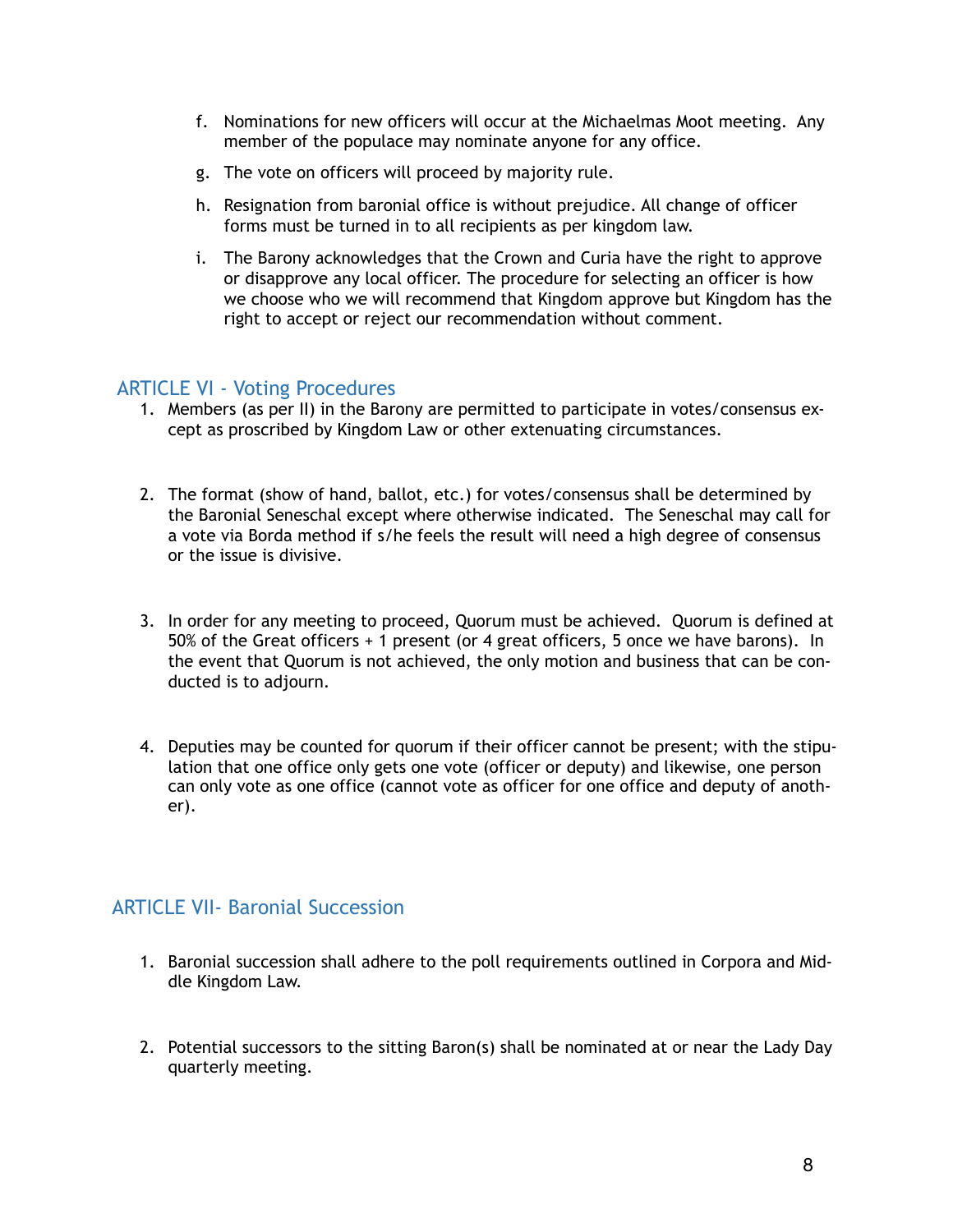3. The Baronial Seneschal shall be responsible for contacting the Kingdom with the need to request a polling.

## <span id="page-8-0"></span>ARTICLE VIII - Baronial Expenditure Procedures

- 1. Baronial expenditure processes will adhere to the requirements and laws outlined by Corpora and Middle Kingdom Law.
- 2. As stated in Article V.1, the Great Officers and Baron(s) comprise the financial committee. The Exchequer acts as the chair of the financial committee. Financial committee meetings can and usually do run concurrent with regular business meetings.
- 3. All financial decisions will be made at official monthly business meetings (see Article V.6.b). Results of these decisions will be reported in the official minutes of that meeting.
- 4. As per Kingdom law, the exchequer has a veto for any un-allowable activities the Barony might engage in. The Exchequer does not have a veto for any allowable activities, even if they are undesirable activities. See the Branch Exchequer Handbook p 22 for examples.
- 5. The financial committee is responsible for vetting all submitted bids for events at least 1 month before those bids are submitted at a quarterly baronial meeting for approval.
- 6. The financial committee is responsible for vetting any purchases in excess of \$100 at least 1 month before they are considered at a monthly business meeting for approval. The vetting can be waived in emergencies by a 2/3 vote of those present at the monthly business meeting.
- 7. Monies collected at any Baronial activity will be collected by the Autocrat or person in charge of the activity and then given to the Baronial Exchequer at the earliest available opportunity. The person in charge of the activity will independently report to the Seneschal the amount of funds and date the funds were given to the Exchequer.